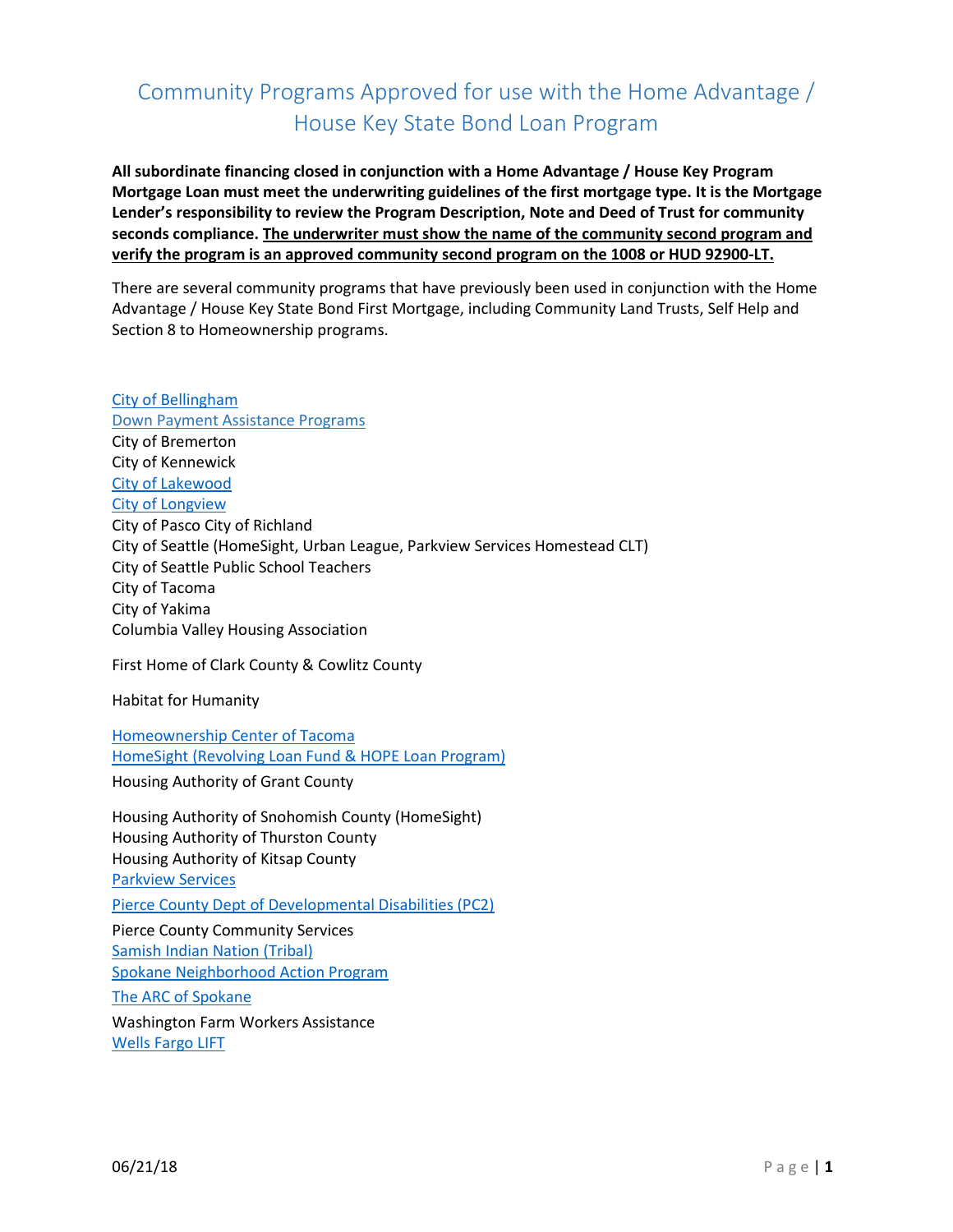# Community Programs Approved for use with the Home Advantage / House Key State Bond Loan Program

Community Land Trusts:

[Homestead Community Land Trust](http://www.homesteadclt.org/become-a-homeowner)

[Kulshan Community Land Trust](http://www.kulshanclt.org/)

[SHARE CLT/Upper Valley MEND](http://uvmend.org/)

[OPAL Community Land Trust](https://www.opalclt.org/)

San [Juan Community Land Trust](http://hometrust.org/)

[Columbia Valley Housing Authority Community Land Trust](https://www.columbiacountyhousing.com/_index.php)

[Housing Resources Bainbridge \(HRB\)](http://www.housingresourcesbi.org/)

[Proud Ground CLT](https://proudground.org/)

[Vashon HouseHold CLT](http://www.vashonhousehold.org/)

[Skagit Home Trust](http://hometrustofskagit.org/)

[Lopez Community Land Trust](http://www.lopezclt.org/)

Individual Development Accounts:

(Matching)

HomeStart (Each Bank must be approved) Lower Columbia Community Action Council Spokane Neighborhood Action Program Tacoma Housing Authority United Way of King County